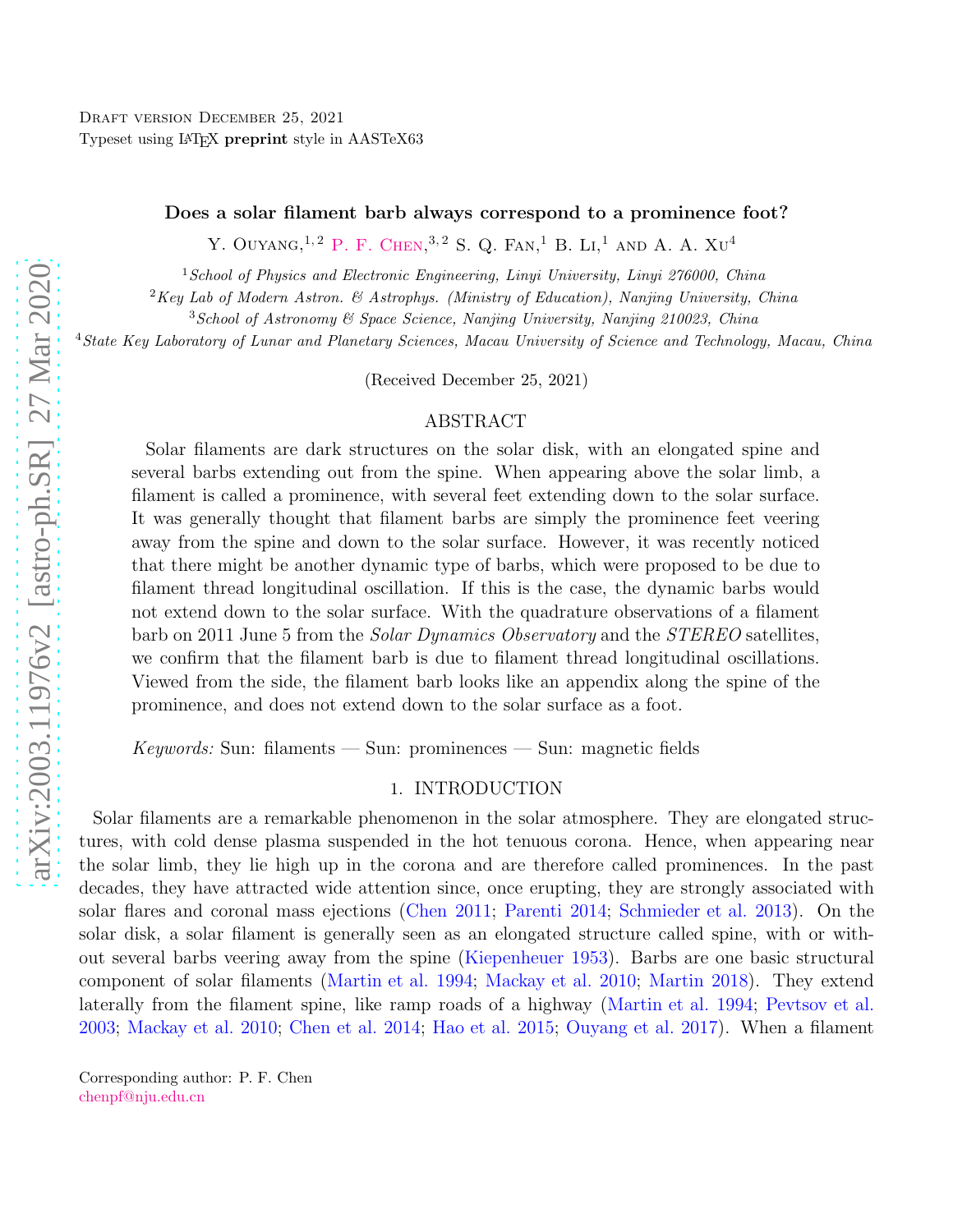#### 2 OUYANG ET AL.

appears above the solar limb, where it is called prominence, it exhibits one or more feet at the sites of the original filament barbs, extending down from the spine to the solar surface, like pillars seemingly supporting the prominence [\(Okamoto et al. 2007](#page-7-9); [Mackay et al. 2010;](#page-7-4) [Arregui et al. 2012;](#page-6-2) [Liu et al.](#page-7-10) [2012](#page-7-10); [Parenti 2014](#page-7-0); [Zhang et al. 2016\)](#page-8-0). As a result, it was generally thought that there is one-to-one correspondence between filament barbs and prominence feet.

As a basic structural component of solar filaments, barbs are not randomly distributed along the filament channel. First, they are usually rooted near the parasitic polarity in the photospheric magnetograms. Second, they present systematic pattern known as filament chirality [\(Martin et al. 1994](#page-7-3)), i.e., filament barbs can be classified to be either left-bearing or right-bearing types. It was further proposed that there is a one-to-one relationship between the filament chirality and the handedness of the magnetic topology of the filament channel or between the filament chirality and the handedness of the magnetic arcade overlying the filament channel [\(Martin et al. 1994](#page-7-3)). As illustrated by [Martin](#page-7-11) [\(1998](#page-7-11)), the left-bearing barbs would imply positive helicity of the filament channel, and the right-bearing barbs correspond to negative helicity of the filament channel. Such a rule has been widely used to infer the helicity sign of filament channels, either in individual events [\(Su et al. 2005;](#page-7-12) [Chandra et al. 2010;](#page-6-3) [Balasubramaniam et al. 2011;](#page-6-4) [Jiang et al. 2014\)](#page-7-13) or in large samples [\(Martin](#page-7-11) [1998](#page-7-11); [Pevtsov et al. 2003](#page-7-6); [Yeates et al. 2007;](#page-8-1) [Hao et al. 2015](#page-7-7); [Hazra et al. 2018\)](#page-7-14). However, this oneto-one correspondence was challenged by [Guo et al.](#page-7-15) [\(2010\)](#page-7-15) and [Chen et al.](#page-6-1) [\(2014\)](#page-6-1), who pointed out that such a one-to-one correspondence is valid only for the magnetic flux rope configuration, and fails in the sheared-arcade magnetic configuration. Furthermore, [Chen et al.](#page-6-1) [\(2014](#page-6-1)) proposed that, instead of revealing the helicity sign of a filament channel, filament barbs, in combination with the helicity sign, can be used to infer the magnetic configuration, i.e., flux rope or sheared arcade, where the helicity sign can be determined by the conjugate brightenings produced by the filament drainage or coronal cells [\(Wang et al. 2009;](#page-8-2) [Sheeley & Warren 2012\)](#page-7-16). It is noted in passing that in case there exist anomalous barbs in one filaments, e.g., due to strong parasitic polarity [\(Filippov 2017\)](#page-7-17), it was proposed that the bearing sense of filament threads is more reliable in identifying the bearing sense of filaments [\(Martin et al. 2008](#page-7-18)).

Despite their importance, the nature of filament barbs are not well understood, in particular their magnetic configuration remains elusive. Several models have been put forward. Based on the fact that many barbs are related to parasitic polarity, [Martin et al.](#page-7-3) [\(1994\)](#page-7-3) proposed a wire model, where barbs correspond to the magnetic field lines linked to the parasitic polarity (see [Martin et al. 1994;](#page-7-3) [Martin 1998](#page-7-11); [Martin et al. 2009;](#page-7-19) [Martin 2018\)](#page-7-5). There are several issues that seem hard to be explained by this model, for example, the support of the filament feet against gravity and the opposite signs of helicity between the filament and the overlying magnetic arcade. On the other hand, barbs are considered to be supported by an ensemble of magnetic dips due to the intrusion of parasitic polarity [\(Aulanier & Demoulin 1998;](#page-6-5) [Chae et al. 2005;](#page-6-6) [Mackay & van Ballegooijen](#page-7-20) [2009](#page-7-20)). With linear or nonlinear force-free magnetic field modeling, [Aulanier & Demoulin](#page-6-5) [\(1998\)](#page-6-5) and [Mackay & van Ballegooijen](#page-7-20) [\(2009\)](#page-7-20) found that the existence of parasitic polarity can reproduce many observational features of filament barbs, e.g., barbs generally terminate near the boundary of both minority and dominant polarity elements [\(Wang 2001](#page-8-3); [Lin et al. 2005\)](#page-7-21). In their models, the barbs seen from the top indeed correspond to the filament feet seen from the side.

Although it has been widely taken for granted that filament barbs correspond to filament feet, it is arguably doubtful that the correspondence is not universal. First, similar to [Aulanier et al.](#page-6-7) [\(2002](#page-6-7)),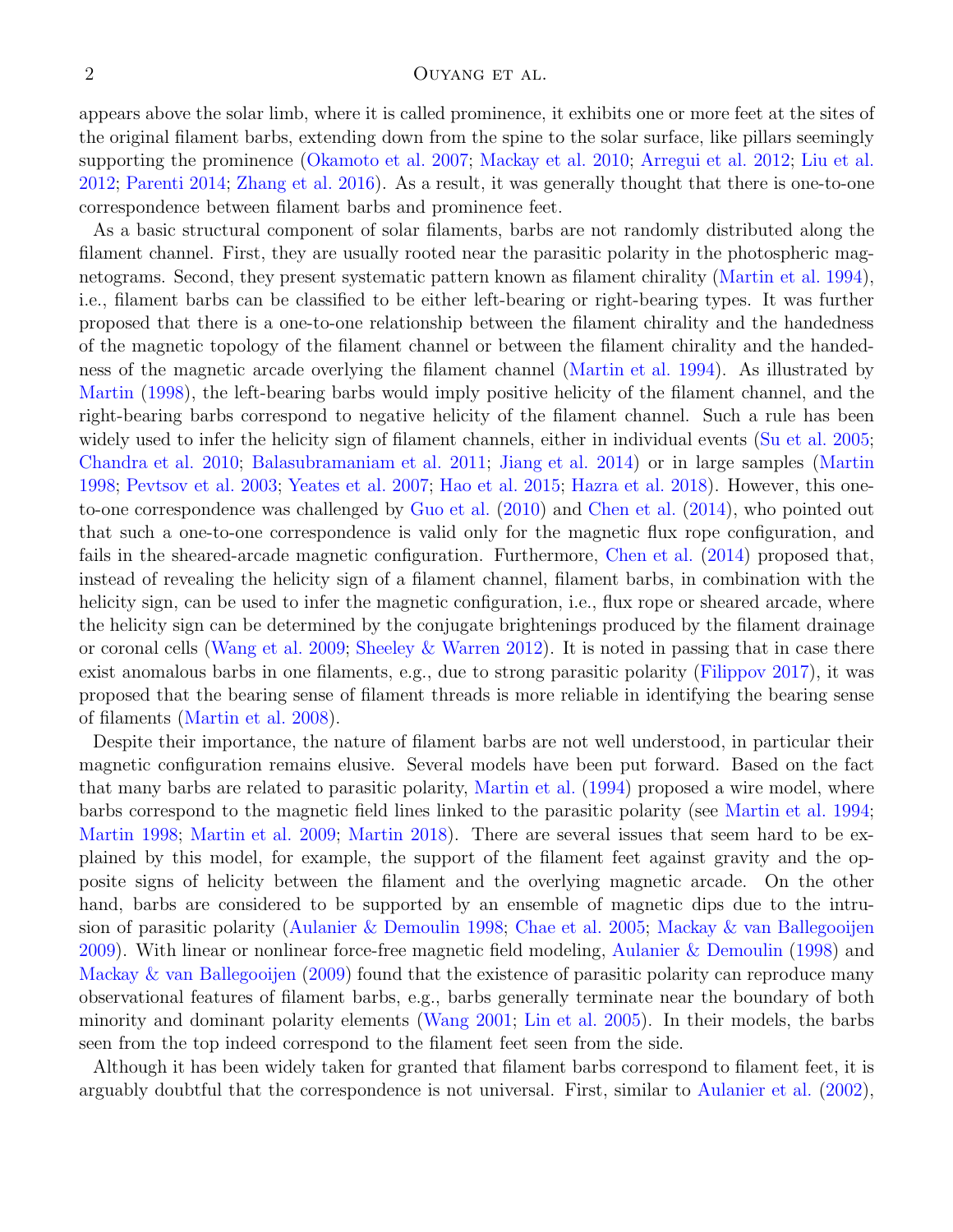[van Ballegooijen](#page-7-22) [\(2004](#page-7-22)) found in one filament that the barb is not related to any parasitic polarity at all. Instead, it is due to the extension of the magnetic dips away from the main path of the filament caused by weak dominant polarity at the photosphere. As claimed further by [Chen et al.](#page-6-1) [\(2014](#page-6-1)), the real photospheric magnetic field is always nonuniform, which would naturally lead to different lengths of magnetic dips along one filament channel and hence filament threads [\(Zhou et al. 2017](#page-8-4)). The outstanding ones would be recognized as filament barbs. In these cases, a barb is simply a horizontal extension of a segment of filament spine, and bald-patch magnetic configuration does not exist below the barb, hence there is no corresponding foot appended to the filament spine. Second, recently [Awasthi et al.](#page-6-8) [\(2019](#page-6-8)) proposed dynamic barbs, which are due to longitudinal oscillations of filament threads. In this scenario, it is expected that the filament barbs do not correspond to any feet at all.

In order to confirm that the dynamic barbs do not correspond to any filament feet, the best way is to observe a dynamic barb from orthogonal viewing directions, i.e., one from the top in order to identify the barb and the other one from the side in order to check the absence of any filament foot. Fortunately, the *Solar Terrestrial Relations Observatory (STEREO)* twin satellites and *Solar* Dynamics Observatory (SDO) provided us excellent chances to conduct such quadrature observations. In this paper, we found one filament, which was simultaneously observed by SDO and STEREO in a quadrature manner. The observations are briefly described in  $\S2$ , and the results are presented in §[3,](#page-2-1) which are followed by discussions in §[4.](#page-4-0)

## 2. OBSERVATIONS AND DATA ANALYSIS

<span id="page-2-0"></span>On 2011 June 5, a filament was observed to be near the central meridian in the southern hemisphere in the field of view of the Extreme Ultraviolet Imager (EUVI), which is on board the *STEREO*-Behind, or STEREO-B hereafter. At that time, STEREO-B spacecraft was separated from the Earth by an angle of ∼93◦ , facilitating the quadrature observations with the telescopes orbiting the Earth. The EUVI [\(Wuelser et al. 2004\)](#page-8-5) is one instrument of the Solar Earth Connection Coronal and Heliospheric Investigation (SECCHI) suite on board the *STEREO* twin satellites. It observes the solar disk with several EUV wavelengths, including  $304 \text{ Å}$ ,  $171 \text{ Å}$ ,  $195 \text{ Å}$ , and  $284 \text{ Å}$ . In this paper, we use the 195 Å images to investigate the dynamics of the filament and its barbs. The cadence of the observation is 5 minutes, and the pixel size of each image is 1"59.

Such a filament in the *STEREO-B* field of view was observed as a prominence near the solar east limb from the vantage point of SDO. One of the three onboard telescopes, Atmospheric Imaging Assembly (AIA, [Lemen et al. 2012\)](#page-7-23), observes the Sun in seven EUV and three UV channels with a pixel size of  $0\rlap.{''}6$  and a time cadence of 12 s. In this study we use the 193 Å bandpass in order to match the observation of  $STEREO-B/EUVI$  195 Å channel.

<span id="page-2-1"></span>In order to study the dynamics of the filament/prominence, all the *STEREO-B*/EUVI images are derotated to the universal time 19:50:55 UT. All the EUV data are processed with the corresponding SSWIDL software.

## 3. RESULTS

During its passage across the central meridian in the *STEREO-B*/EUVI field of view, the filament is activated episodically, as indicated by the animation associated with Figure [1.](#page-9-0) The upper panels of Figure [1](#page-9-0) display 4 snapshots of the filament evolution observed by  $STEREO-B/EUVI$ . It is seen that at the 19:50 UT (panel a), only the elongated main body of the filament is clearly seen. No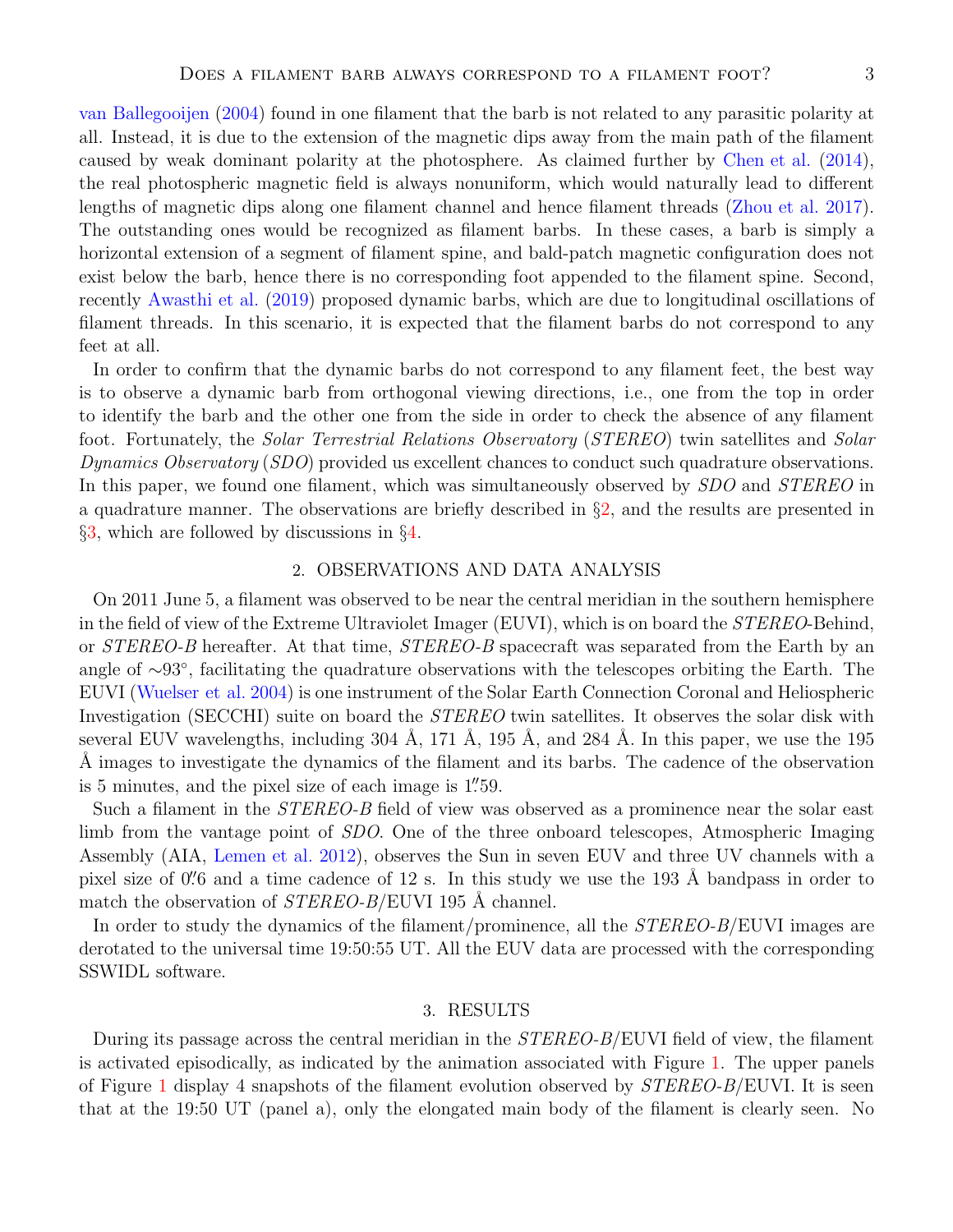#### 4 OUYANG ET AL.

pronounced barbs can be recognized. At 20:05 UT (panel b), a significant barb with a length of 32′′ extends from the left side of the southern part of the filament around the latitude of south 21<sup>°</sup>, as indicated by the white arrow. This barb is left-bearing, which is the dominant chirality of filaments in the southern hemisphere. The barb makes an angle of ∼25◦ relative to the spine of the filament. At 21:30 UT (panel c), while the barb on the left side of the filament is receding, another barb on the right-hand side of the filament stretches out from the spine, which is aligned with the left-hand barb in panel (b), as marked by the white arrow in panel (c). This barb recedes as well, becomes invisible at 22:20 UT (panel d), continuing its appearance on the left side and right side alternatively.

Such an evolution is simultaneously observed by the  $SDO/ATA$ . Its 193 Å intensity maps at 4 snapshots closest to the corresponding times of the *STEREO-B*/EUVI observations are displayed in the lower panels of Figure [1.](#page-9-0) We can see that whenever a barb is detected by the STEREO- $B/EUVI$  (panels b–c), a thread stretches out from the main body of the prominence, as indicated by the arrows in Figure  $1(f-g)$  $1(f-g)$ . Interestingly, the stretching thread is higher than the top of the prominence main body like two tentacles stretching out toward the north and south directions. The length of the tentacle is about 29'' in Figure  $1(f)$  $1(f)$  and  $42''$  in Figure  $1(g)$ . It is noted that due to the tilted rotation axis of the Sun and the different vantage angles of the two satellites, the heliocentric coordinates of the filament/prominence are different between the STEREO-B/EUVI and SDO/AIA maps. However, the latitudes of the filament/prominence in the two satellites are the same, i.e., between 16.3 and 31.8 degrees in the southern hemisphere, and the barbs in Figure  $1(b-c)$  $1(b-c)$  and the tentacles in Figure  $1(f-g)$  $1(f-g)$  all lie in the same latitude zone, i.e., around 21 degrees in the southern hemisphere as marked by the dashed lines.

From both the top and side views, it is revealed that the filament barbs in our event stretch out and retract alternatively, reminding us of the filament thread longitudinal oscillations. In order to confirm it, we select two slices along the filament barb in Figure  $1(c)$  $1(c)$  and the prominence tentacle in Figure  $1(g)$  $1(g)$ , respectively. The width of the slices in both Figure  $1(c)$  and Figure  $1(g)$  is taken to be 2 pixels. The time evolution of the EUV intensity along the two slices are plotted in the two panels of Figure [2,](#page-10-0) where the top panel corresponds to the time–distance diagram for the STEREO-B barb, and the bottom panel to that for the  $SDO/AA$  tentacle. The selected time range is between 18:20 UT on June 5 and 01:52 UT on June 6, and both the barb and the tentacle are absorptive structures. It is seen that during this episode the filament activation starts before 20:00 UT. While the filament barb is visible in the top panel before 20:00 UT, the prominence tentacle is visible only after 20:00 UT. Both the barb structure and the tentacle structure start to oscillate, with the amplitude decaying with time. The oscillations of both the filament barb and the prominence tentacle last about three and a half periods.

In order to compare their oscillations quantitatively, we fit their oscillating patterns with decayed sine functions as done by [Zhang et al.](#page-8-6) [\(2012\)](#page-8-6),

$$
y = A\cos(2\pi t/P + \phi_0)e^{-t/\tau} + y_0,\tag{1}
$$

where A represents the initial amplitude, P is the period, t is the time lapse since 21:00 UT,  $\phi_0$ is the initial phase angle,  $\tau$  is the decay time, and  $y_0$  is the equilibrium position. Since the first half period of the oscillation is apparently different from other periods in both panels, we fit the absorption structures only during the last three periods. It is found that the intrinsic parameters of the oscillation, e.g., the period and the decay time, are the same for both panels, with  $P = 1.2$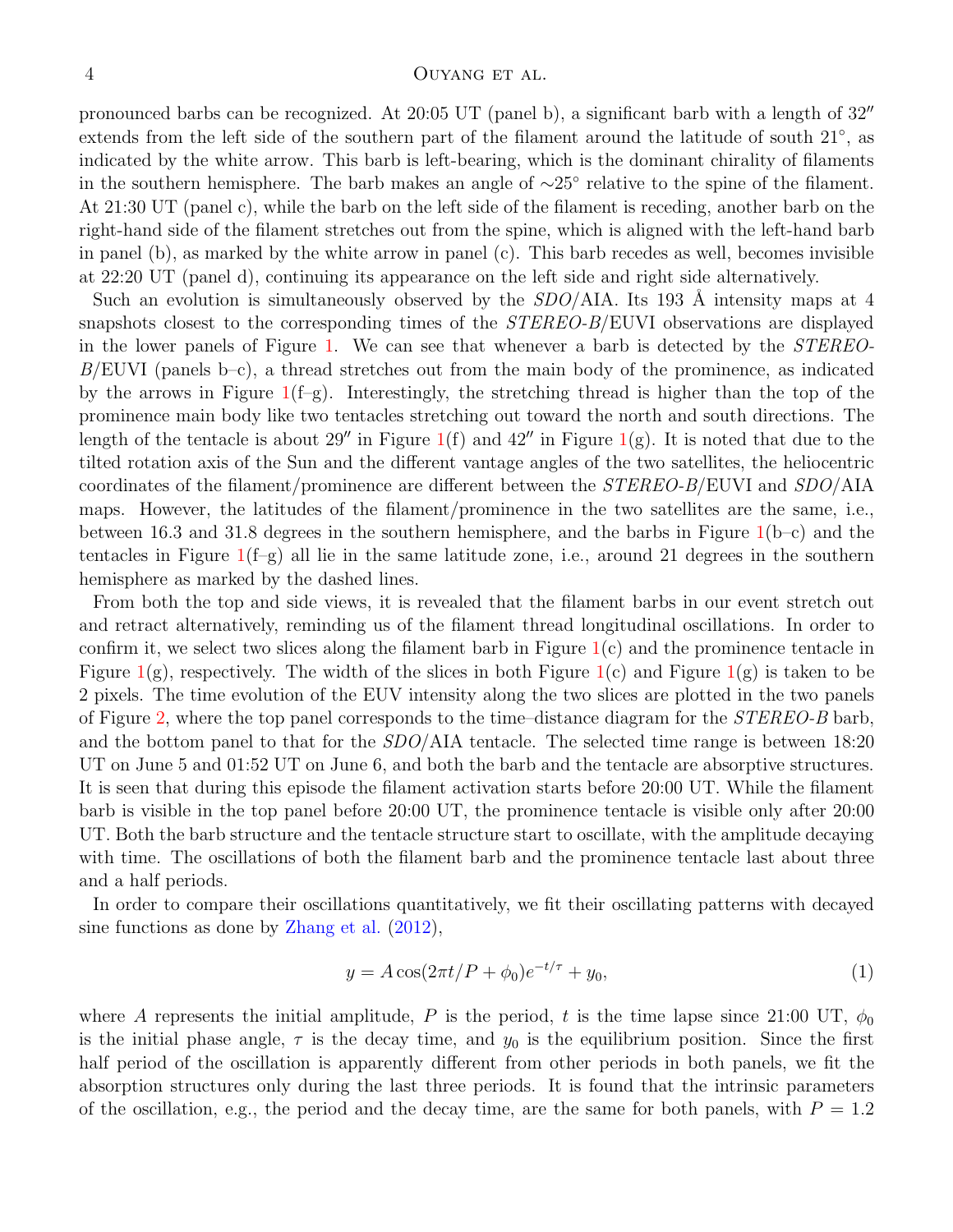hr and  $\tau = 2$  hr. And even the initial phase angle is also the same for both panels, i.e.,  $\phi_0 = 0.31$ . Only the other non-intrinsic parameters are different for the two panels, i.e.,  $A = 26''$  and  $y_0 = 34''$ for STEREO-B and  $A = 60''$  and  $y_0 = 55''$  for SDO/AIA. The fitted profiles are overplotted in Figure [2](#page-10-0) as white dotted lines. The three peaks of both panels match very well as indicated by the dashed-dotted lines, i.e., the *STEREO-B* barb and the *SDO*/AIA tentacle oscillate synchronously all the time. It is also seen that the oscillations between 20:00 UT and 22:00 UT do not match the fitted profiles, indicating the oscillation period is longer initially. It is interesting to see that even during this interval the *STEREO-B* barb and the *SDO*/AIA tentacle are synchronous.

#### 4. DISCUSSIONS

<span id="page-4-0"></span>With high-resolution observations, it has been shown that both barbs and the spine (including the two ends) of a filament is composed of many threads [\(Lin et al. 2008](#page-7-24); [Mackay et al. 2010;](#page-7-4) [Yan et al.](#page-8-7) [2015](#page-8-7)), which are skewed from the filament spine by 3–30 degrees [\(Athay et al. 1983](#page-6-9); [Hirayama 1985;](#page-7-25) [Leroy 1989;](#page-7-26) [Hanaoka & Sakurai 2017\)](#page-7-27). It is generally believed that these threads follow the local magnetic field lines [\(Engvold & Leroy 1979](#page-7-28); [Martin et al. 2008](#page-7-18); [Yan et al. 2015](#page-8-7)), where the cold plasma is supported against gravity by the local magnetic dips in most cases. Once perturbed by external disturbances, the threads inside a filament would be pushed aside from the equilibrium positions, and then start to oscillate under the restoring force. Filament oscillations can be classified into transverse oscillations and longitudinal oscillations [\(Arregui et al. 2018](#page-6-10)), depending on whether the perturbation is perpendicular or parallel to the local magnetic field [\(Zhou et al. 2018](#page-8-8); [Zhang et al.](#page-8-9) [2019](#page-8-9); Adrover-González & Terradas 2020). The two modes may coexist in one event [\(Wang et al.](#page-8-10) [2016](#page-8-10); [Zhang et al. 2017](#page-8-11); [Mazumder et al. 2020\)](#page-7-29). In terms of longitudinal oscillations, there might be collective oscillations or local oscillations: If the disturbances are in large scale, e.g., an incident EUV wave [\(Shen et al. 2014\)](#page-7-30), all the threads inside the filament might oscillate collectively, forming filament longitudinal oscillations as a whole; If the disturbances are due to localized heating or plasma ejection[\(Jing et al. 2003;](#page-7-31) Vršnak et al. 2007; [Chen et al. 2008](#page-6-12); [Zhang et al. 2012;](#page-8-6) [Luna et al. 2014](#page-7-32)), only a bundle of threads might oscillate along the local magnetic field. In this case, the oscillating thread bundle would form a dynamic barb, which is skewed from the filament spine by 3–30 degrees.

[Awasthi et al.](#page-6-8) [\(2019\)](#page-6-8) reported this kind of dynamic barbs, and proposed that they are due to filament longitudinal oscillations. In order to confirm it, we investigated the dynamics of a filament barb on 2011 June 5 with quadrature observations, one from the top and one from the side. For the following reasons, the filament barb indeed corresponds to the longitudinal oscillations of a bundle of filament threads. First, as indicated by Figure [1\(](#page-9-0)c) and the associated animation, the filament barb moves along the direction of the thread, forming a barb skewed from the filament spine by an angle of ∼25◦ . Such a value is in the typical range of the angle between the filament spine and the supporting magnetic field [\(Leroy et al. 1984;](#page-7-33) [Luna et al. 2014](#page-7-32)). Second, when the filament threads stretch out to form the dynamic barb in the top view of  $STEREO-B/EUVI$ , the side view of  $SDO/AIA$ revealed that a structure similar to a tentacle emanates from the spine. Both the *STEREO* barb and the SDO tentacle are at the same latitude, and oscillate synchronously. The oscillation period is found to be 1.2 hr in the final 3 cycles, which is a typical value for filament longitudinal oscillations [\(Jing et al. 2003](#page-7-31); Vršnak et al. 2007; [Chen et al. 2008;](#page-6-12) [Zhang et al. 2012](#page-8-6); [Luna et al. 2014\)](#page-7-32). Since filament threads are situated at the lowest portion of magnetic dips, it is expected to see that they ascend to a higher altitude as they deviate from the equilibrium positions. This is exactly what we observed in Figures  $1(f-g)$  $1(f-g)$ . Third, as the filament barb in the *STEREO* view stretches out, no foot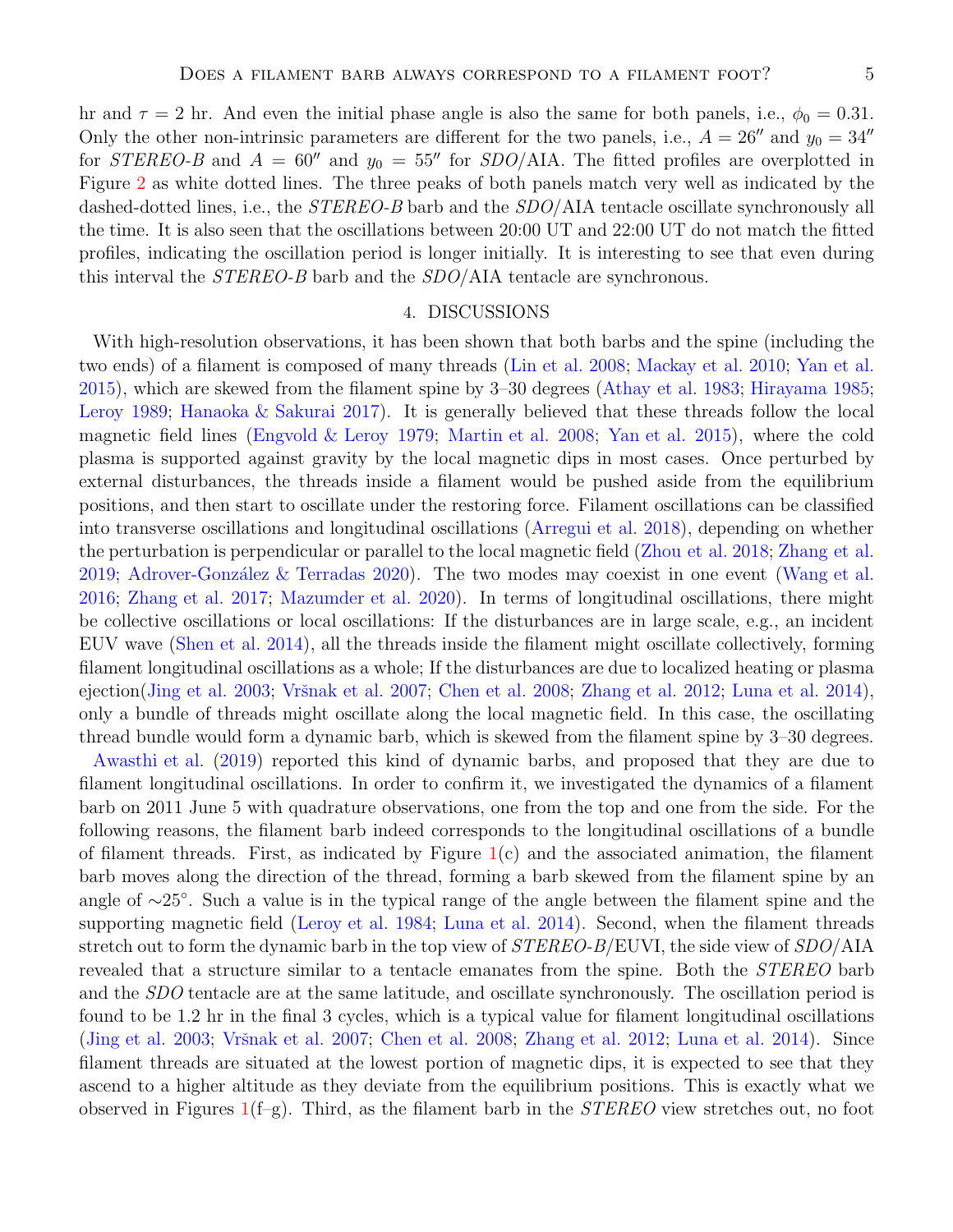#### 6 OUYANG ET AL.

appears below the prominence spine. In order to illustrate it, we plot one snapshot of the  $SDO/AA$ base-difference image in Figure [3,](#page-11-0) which correspond to the dynamic barb which just stretches out at 20:30 UT. The base time is chosen to be 20:15 UT. It is revealed in Figure [3](#page-11-0) that only the dynamic tentacle is present, and no any foot extends down from the prominence spine to the solar surface at the location of the prominence tentacle. The absence of a prominence foot in 193  $\AA$  might also be due to the variation of plasma temperature. However, after checking a colder waveband  $(171 \text{ Å})$ and a hotter waveband  $(211 \text{ Å})$ , we found that no prominence foot is present below the prominence tentacle in all SDO/AIA wavebands, indicating that the absence of a prominence foot is real.

The dynamic barbs are similar to the traditional barbs in many senses. For example, considering a typical longitudinal oscillation with a period of 1 hr and the maximum velocity of 20 km s<sup>−</sup><sup>1</sup> , the length of the dynamic barb would be 11 Mm, which is near the lower limit of the longest traditional barbs [\(Li & Zhang 2013](#page-7-34)). Besides, similar to the traditional barbs whose bearing orientation tells the chirality of the filament, the dynamic barbs are formed due to filament thread longitudinal oscillations, therefore their orientation follow that of the threads. As pointed out by [Martin et al.](#page-7-18) [\(2008\)](#page-7-18), the thread orientation is even better than traditional barbs in characterizing the chirality of filaments. In this paper, the dynamic barb indicates the filament has a left-bearing chirality, which is the dominant one in the southern hemisphere [\(Martin 1998;](#page-7-11) [Pevtsov et al. 2003;](#page-7-6) [Ouyang et al. 2017](#page-7-8)). More importantly, the traditional barbs correspond to the lateral feet of the filament extending down to the solar surface. Such a 3-dimensional structure strongly suffers from the projection effects, i.e., when a filament is far from the solar disk center, its left-bearing barbs might be falsely identified as being right-bearing, and vice versa. However, dynamics barbs extend mainly along the horizontal magnetic field along the filament thread, the projection effects are significantly weaker.

On the other hand, the dynamic barbs are different from the traditional barbs in several aspects. First, the traditional barbs remain roughly unchanged for hours or tens of hours, although the threads in these barbs were disclosed to oscillate slightly as well (Li  $&$  Zhang 2013). However, the dynamic barbs protrude and retract periodically with a period of ∼1 hr, and decay in ∼3–4 periods. Second, since dynamic barbs are due to filament thread longitudinal oscillations, they are not manifested as lateral feet of the prominence, and they have nothing to do with the parasitic polarity in the photospheric magnetogram.

Having talked about the filament dynamic barbs that do not correspond to filament feet, it is interesting to note in passing that even the traditional quiescent barbs are not necessary to be the filament feet, and are not supported against gravity by bald-patch magnetic configurations. As mentioned by [Chen et al.](#page-6-1) [\(2014](#page-6-1)), due to the nonuniformity of the photospheric magnetic field, the magnetic dip series along the filament spine presumably have different lengths, which would result in filament threads with different lengths. When the photospheric magnetic field in the filament channel is extremely nonuniform, a bundle of threads is significantly longer than others, which would be manifested as a filament barb as modeled by [van Ballegooijen](#page-7-22) [\(2004\)](#page-7-22). Although it was not explicitly mentioned in their paper, it would be expected that the filament barbs produced this way are not due to bald-patch magnetic field, and there are no filament feet in the side view.

There are another two issues worth mentioning. First, the filament thread longitudinal oscillation, which produces the dynamic barbs, has a longer period of ∼2 hr in the initial stage, as indicated by Figure [2](#page-10-0) (from 20:00 UT to 22:00 UT). This is significantly longer than the period of oscillation in the later stage. A similar feature was obtained in 2-dimensional magnetohydrodynamic numerical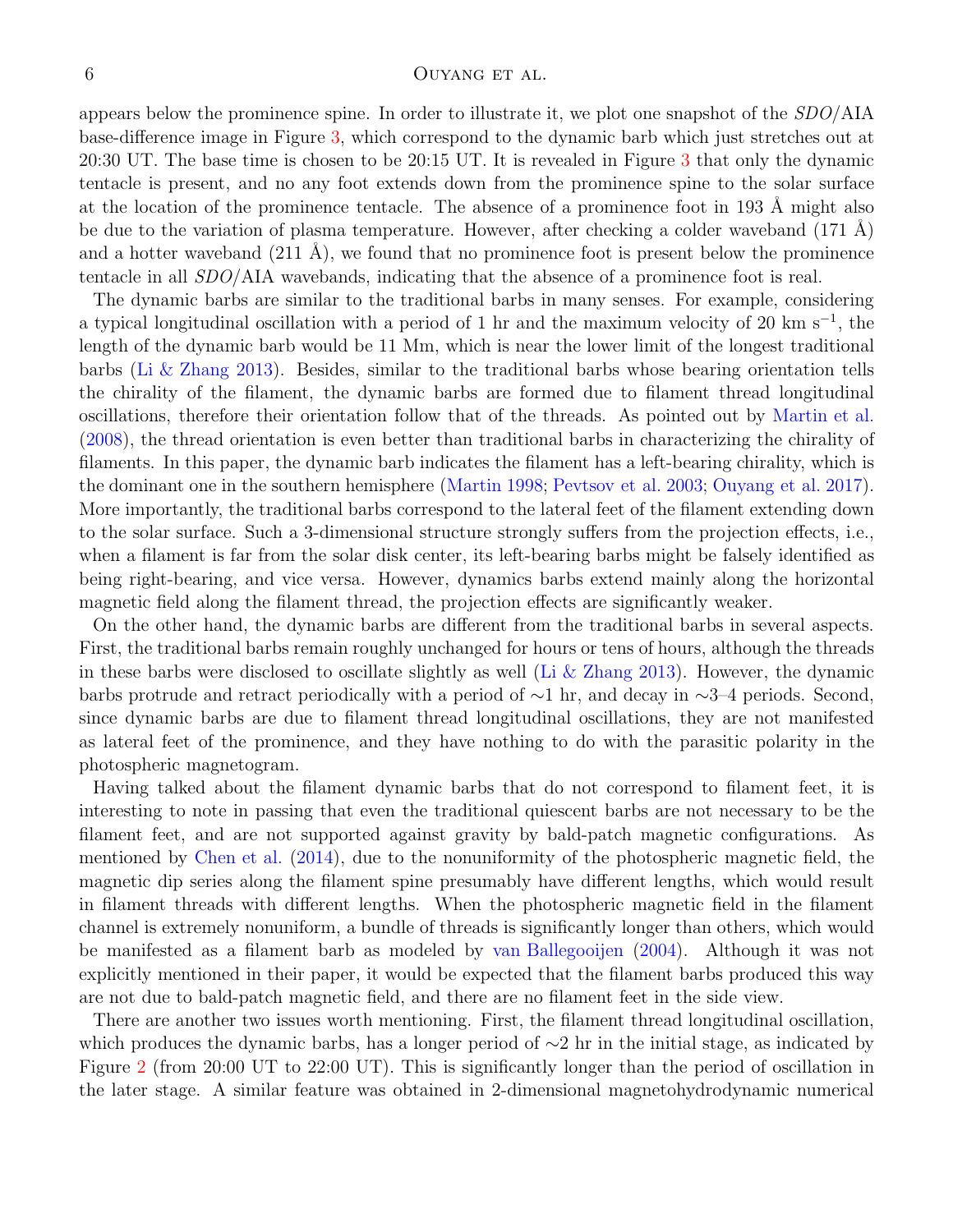simulations [\(Zhang et al. 2019](#page-8-9)). One possible reason is that the curvature radius of the dipped magnetic field line is not constant along the trajectory, implying that the magnetic field line is the most curved near the lowest position of the magnetic dip. It is noted here that magnetic dips are not always necessary for supporting filaments against gravity, in particular for those filaments composed of flowing threads [\(Wang 1999;](#page-8-13) [Karpen et al. 2001\)](#page-7-35). However, when filament threads experience longitudinal oscillations as in this paper, magnetic dips should be there so that the fieldaligned component of gravity can offer the restoring force. The second issue is about the different amplitudes of the same oscillating object viewed from different directions, i.e., the filament barb and the prominence tentacle. As revealed in Figure [2,](#page-10-0) the amplitude of the oscillating filament barb in the top panel is much smaller than that of the oscillation prominence tentacle, although they are synchronous. For example, at  $\sim$ 22:10 UT, the amplitude of the oscillating 195 Å filament barb is 14.3″. However, the amplitude of the oscillating 193 Å prominence tentacle is  $33''$ . The discrepancy is presumably due to the very difference appearance of the same filament/prominence structure when viewed from different directions, as proposed by Gunár et al. [\(2018\)](#page-7-36).

To summarize, in this paper we studied a filament barb on 2011 June 5 with STEREO/EUVI and SDO/AIA from quadrature vantage points. It is verified that the dynamic filament barb is due to filament thread longitudinal oscillations. With the analysis we emphasize that filament barbs do not always correspond to filament feet. Some barbs are simply filament threads standing out from the spine roughly in the horizontal plane, rather than extending down to the solar surface.

# ACKNOWLEDGMENTS

The authors thank the *STEREO* and *SDO* teams for providing the data. This research was supported by the Chinese foundations NSFC (11533005, 11961131002, and U1731241) and Jiangsu 333 Project. P.F.C. thanks ISSI-Beijing for supporting team meetings on solar filaments.

# REFERENCES

- <span id="page-6-11"></span>Adrover-Gonz´alez, A., & Terradas, J. 2020, A&A, 633, A113, doi: [10.1051/0004-6361/201936841](http://doi.org/10.1051/0004-6361/201936841)
- <span id="page-6-2"></span>Arregui, I., Oliver, R., & Ballester, J. L. 2012, Living Reviews in Solar Physics, 9, 2, doi: [10.12942/lrsp-2012-2](http://doi.org/10.12942/lrsp-2012-2)
- <span id="page-6-10"></span>—. 2018, Living Reviews in Solar Physics, 15, 3, doi: [10.1007/s41116-018-0012-6](http://doi.org/10.1007/s41116-018-0012-6)
- <span id="page-6-9"></span>Athay, R. G., Querfeld, C. W., Smartt, R. N., Land i Degl'Innocenti, E., & Bommier, V. 1983, SoPh, 89, 3, doi: [10.1007/BF00211948](http://doi.org/10.1007/BF00211948)
- <span id="page-6-5"></span>Aulanier, G., & Demoulin, P. 1998, A&A, 329, 1125
- <span id="page-6-7"></span>Aulanier, G., DeVore, C. R., & Antiochos, S. K. 2002, ApJL, 567, L97, doi: [10.1086/339436](http://doi.org/10.1086/339436)
- <span id="page-6-8"></span>Awasthi, A. K., Liu, R., & Wang, Y. 2019, ApJ, 872, 109, doi: [10.3847/1538-4357/aafdad](http://doi.org/10.3847/1538-4357/aafdad)
- <span id="page-6-4"></span>Balasubramaniam, K. S., Pevtsov, A. A., Cliver, E. W., Martin, S. F., & Panasenco, O. 2011, ApJ, 743, 202, doi: [10.1088/0004-637X/743/2/202](http://doi.org/10.1088/0004-637X/743/2/202)
- <span id="page-6-6"></span>Chae, J., Moon, Y.-J., & Park, Y.-D. 2005, ApJ, 626, 574, doi: [10.1086/429797](http://doi.org/10.1086/429797)
- <span id="page-6-3"></span>Chandra, R., Pariat, E., Schmieder, B., Mand rini, C. H., & Uddin, W. 2010, SoPh, 261, 127, doi: [10.1007/s11207-009-9470-2](http://doi.org/10.1007/s11207-009-9470-2)
- <span id="page-6-0"></span>Chen, P. F. 2011, Living Reviews in Solar Physics, 8, doi: [10.12942/lrsp-2011-1](http://doi.org/10.12942/lrsp-2011-1)
- <span id="page-6-1"></span>Chen, P. F., Harra, L. K., & Fang, C. 2014, ApJ, 784, 50, doi: [10.1088/0004-637X/784/1/50](http://doi.org/10.1088/0004-637X/784/1/50)
- <span id="page-6-12"></span>Chen, P. F., Innes, D. E., & Solanki, S. K. 2008, A&A, 484, 487, doi: [10.1051/0004-6361:200809544](http://doi.org/10.1051/0004-6361:200809544)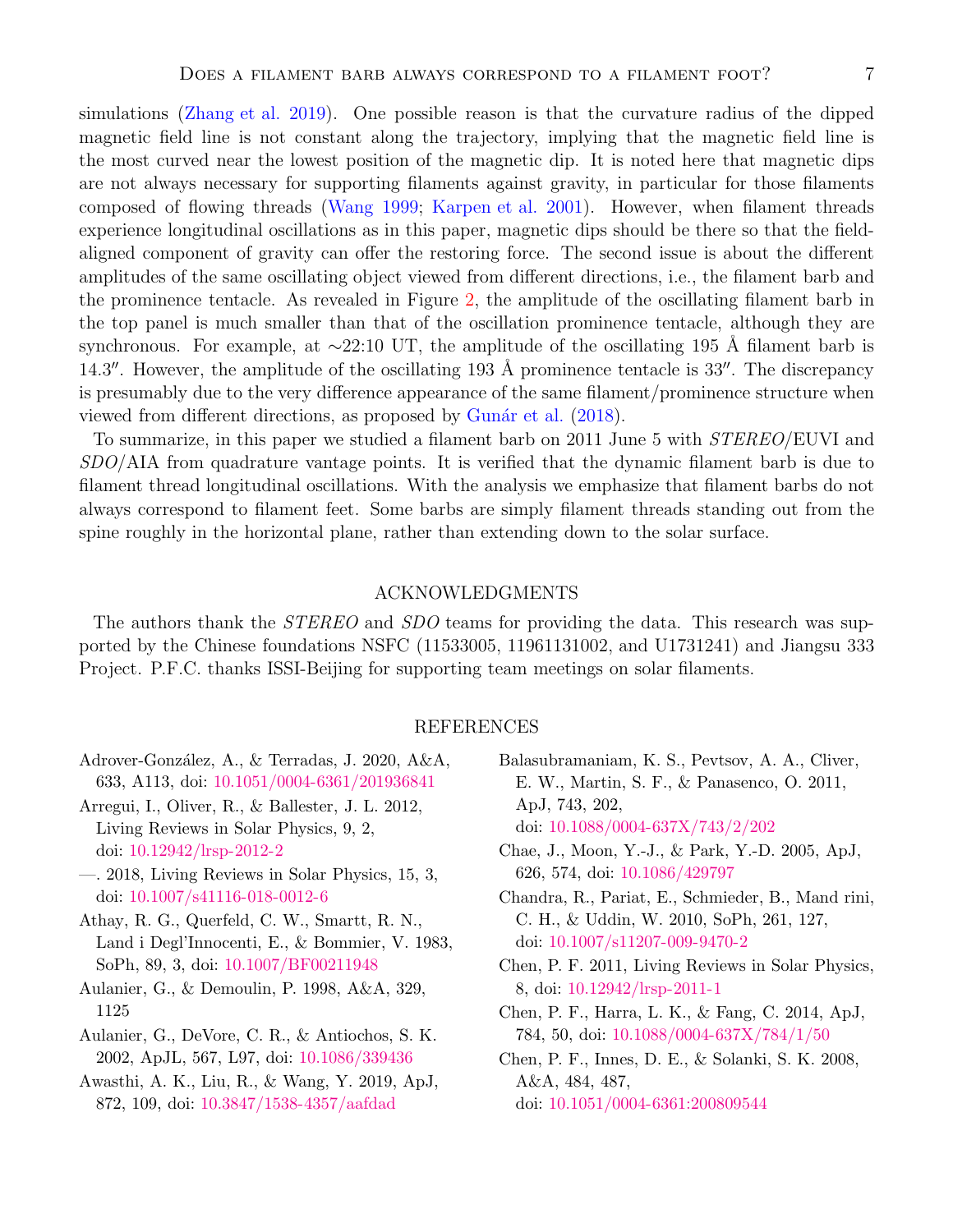- <span id="page-7-28"></span>Engvold, O., & Leroy, J. L. 1979, in IAU Colloq. 44: Physics of Solar Prominences, ed. E. Jensen, P. Maltby, & F. Q. Orrall, 97
- <span id="page-7-17"></span>Filippov, B. 2017, PASA, 34, e028, doi: [10.1017/pasa.2017.21](http://doi.org/10.1017/pasa.2017.21)
- <span id="page-7-36"></span>Gunár, S., Dudík, J., Aulanier, G., et al. 2018, ApJ, 867, 115
- <span id="page-7-15"></span>Guo, Y., Schmieder, B., Démoulin, P., et al. 2010, ApJ, 714, 343,
	- doi: [10.1088/0004-637X/714/1/343](http://doi.org/10.1088/0004-637X/714/1/343)
- <span id="page-7-27"></span>Hanaoka, Y., & Sakurai, T. 2017, ApJ, 851, 130, doi: [10.3847/1538-4357/aa9cf1](http://doi.org/10.3847/1538-4357/aa9cf1)
- <span id="page-7-7"></span>Hao, Q., Fang, C., Cao, W., & Chen, P. F. 2015, ApJS, 221, 33, doi: [10.1088/0067-0049/221/2/33](http://doi.org/10.1088/0067-0049/221/2/33)
- <span id="page-7-14"></span>Hazra, S., Mahajan, S. S., Douglas, Jr., W. K., & Martens, P. C. H. 2018, ApJ, 865, 108, doi: [10.3847/1538-4357/aadb42](http://doi.org/10.3847/1538-4357/aadb42)
- <span id="page-7-25"></span>Hirayama, T. 1985, SoPh, 100, 415, doi: [10.1007/BF00158439](http://doi.org/10.1007/BF00158439)
- <span id="page-7-13"></span>Jiang, Y., Yang, J., Wang, H., et al. 2014, ApJ, 793, 14, doi: [10.1088/0004-637X/793/1/14](http://doi.org/10.1088/0004-637X/793/1/14)
- <span id="page-7-31"></span>Jing, J., Lee, J., Spirock, T. J., et al. 2003, ApJL, 584, L103, doi: [10.1086/373886](http://doi.org/10.1086/373886)
- <span id="page-7-35"></span>Karpen, J. T., Antiochos, S. K., Hohensee, M., et al. 2001, ApJL, 553, L85
- <span id="page-7-2"></span>Kiepenheuer, K. O. 1953, Solar Activity, ed. G. P. Kuiper, 322
- <span id="page-7-23"></span>Lemen, J. R., Title, A. M., Akin, D. J., et al. 2012, SoPh, 275, 17, doi: [10.1007/s11207-011-9776-8](http://doi.org/10.1007/s11207-011-9776-8)
- <span id="page-7-26"></span>Leroy, J. L. 1989, Astrophysics and Space Science Library, Vol. 150, Observation of prominence magnetic fields, ed. E. R. Priest, 77–113, doi: [10.1007/978-94-009-3077-3](http://doi.org/10.1007/978-94-009-3077-3_13) 13
- <span id="page-7-33"></span>Leroy, J. L., Bommier, V., & Sahal-Brechot, S. 1984, A&A, 131, 33
- <span id="page-7-34"></span>Li, L., & Zhang, J. 2013, SoPh, 282, 147, doi: [10.1007/s11207-012-0122-6](http://doi.org/10.1007/s11207-012-0122-6)
- <span id="page-7-24"></span>Lin, Y., Martin, S. F., & Engvold, O. 2008, Astronomical Society of the Pacific Conference Series, Vol. 383, Filament Substructures and their Interrelation, ed. R. Howe, R. W. Komm, K. S. Balasubramaniam, & G. J. D. Petrie, 235
- <span id="page-7-21"></span>Lin, Y., Wiik, J. E., Engvold, O., Rouppe van der Voort, L., & Frank, Z. A. 2005, SoPh, 227, 283, doi: [10.1007/s11207-005-1111-9](http://doi.org/10.1007/s11207-005-1111-9)
- <span id="page-7-10"></span>Liu, W., Berger, T. E., & Low, B. C. 2012, ApJL, 745, L21, doi: [10.1088/2041-8205/745/2/L21](http://doi.org/10.1088/2041-8205/745/2/L21)
- <span id="page-7-32"></span>Luna, M., Knizhnik, K., Muglach, K., et al. 2014, ApJ, 785, 79, doi: [10.1088/0004-637X/785/1/79](http://doi.org/10.1088/0004-637X/785/1/79)
- <span id="page-7-4"></span>Mackay, D. H., Karpen, J. T., Ballester, J. L., Schmieder, B., & Aulanier, G. 2010, SSRv, 151, 333, doi: [10.1007/s11214-010-9628-0](http://doi.org/10.1007/s11214-010-9628-0)
- <span id="page-7-20"></span>Mackay, D. H., & van Ballegooijen, A. A. 2009, SoPh, 260, 321, doi: [10.1007/s11207-009-9468-9](http://doi.org/10.1007/s11207-009-9468-9)
- <span id="page-7-11"></span>Martin, S. F. 1998, SoPh, 182, 107, doi: [10.1023/A:1005026814076](http://doi.org/10.1023/A:1005026814076)
- <span id="page-7-5"></span>Martin, S. F. 2018, in COSPAR Meeting, Vol. 42, 42nd COSPAR Scientific Assembly, D2.2–3–18
- <span id="page-7-3"></span>Martin, S. F., Bilimoria, R., & Tracadas, P. W. 1994, in NATO Advanced Science Institutes (ASI) Series C, Vol. 433, NATO Advanced Science Institutes (ASI) Series C, ed. R. J. Rutten & C. J. Schrijver, 303
- <span id="page-7-18"></span>Martin, S. F., Lin, Y., & Engvold, O. 2008, SoPh, 250, 31, doi: [10.1007/s11207-008-9194-8](http://doi.org/10.1007/s11207-008-9194-8)
- <span id="page-7-19"></span>Martin, S. F., Panasenco, O., Agah, Y., Engvold, O., & Lin, Y. 2009, in Astronomical Society of the Pacific Conference Series, Vol. 415, The Second Hinode Science Meeting: Beyond Discovery-Toward Understanding, ed. B. Lites, M. Cheung, T. Magara, J. Mariska, & K. Reeves, 183
- <span id="page-7-29"></span>Mazumder, R., Pant, V., Luna, M., & Banerjee, D. 2020, A&A, 633, A12, doi: [10.1051/0004-6361/201936453](http://doi.org/10.1051/0004-6361/201936453)
- <span id="page-7-9"></span>Okamoto, T. J., Tsuneta, S., Berger, T. E., et al. 2007, Science, 318, 1577, doi: [10.1126/science.1145447](http://doi.org/10.1126/science.1145447)
- <span id="page-7-8"></span>Ouyang, Y., Zhou, Y. H., Chen, P. F., & Fang, C. 2017, ApJ, 835, 94, doi: [10.3847/1538-4357/835/1/94](http://doi.org/10.3847/1538-4357/835/1/94)
- <span id="page-7-0"></span>Parenti, S. 2014, Living Reviews in Solar Physics, 11, 1, doi: [10.12942/lrsp-2014-1](http://doi.org/10.12942/lrsp-2014-1)
- <span id="page-7-6"></span>Pevtsov, A. A., Balasubramaniam, K. S., & Rogers, J. W. 2003, ApJ, 595, 500, doi: [10.1086/377339](http://doi.org/10.1086/377339)
- <span id="page-7-1"></span>Schmieder, B., Kucera, T. A., Knizhnik, K., et al. 2013, ApJ, 777, 108, doi: [10.1088/0004-637X/777/2/108](http://doi.org/10.1088/0004-637X/777/2/108)
- <span id="page-7-16"></span>Sheeley, N. R., J., & Warren, H. P. 2012, ApJ, 749, 40, doi: [10.1088/0004-637X/749/1/40](http://doi.org/10.1088/0004-637X/749/1/40)
- <span id="page-7-30"></span>Shen, Y., Liu, Y. D., Chen, P. F., & Ichimoto, K. 2014, ApJ, 795, 130,
- doi: [10.1088/0004-637X/795/2/130](http://doi.org/10.1088/0004-637X/795/2/130)
- <span id="page-7-12"></span>Su, J. T., Liu, Y., Zhang, H. Q., et al. 2005, ApJL, 630, L101, doi: [10.1086/496883](http://doi.org/10.1086/496883)
- <span id="page-7-22"></span>van Ballegooijen, A. A. 2004, ApJ, 612, 519, doi: [10.1086/422512](http://doi.org/10.1086/422512)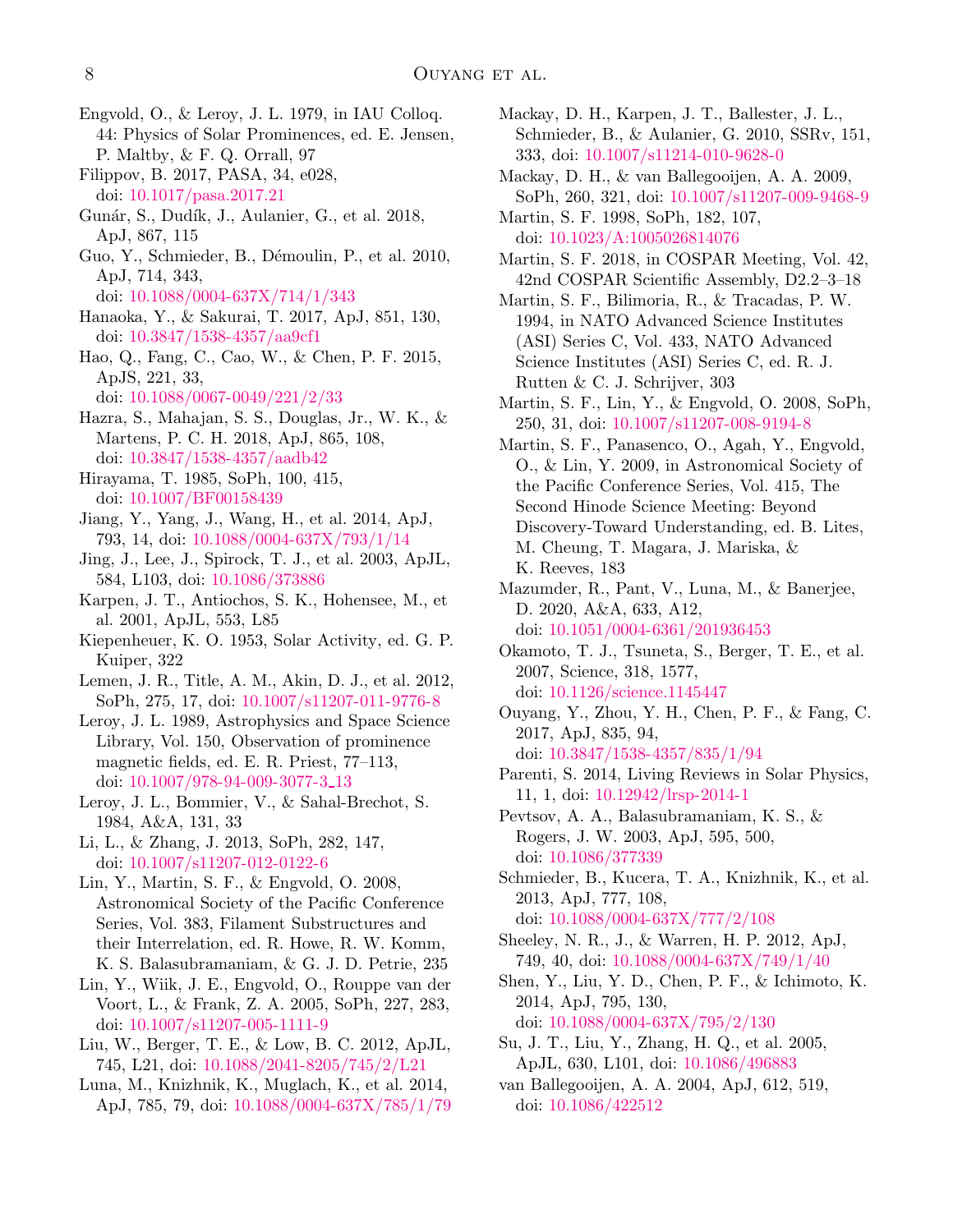- <span id="page-8-12"></span>Vršnak, B., Veronig, A. M., Thalmann, J. K.,  $\&$ Zic, T. 2007, A&A,  $471, 295,$ doi: [10.1051/0004-6361:20077668](http://doi.org/10.1051/0004-6361:20077668)
- <span id="page-8-10"></span>Wang, B., Chen, Y., Fu, J., et al. 2016, ApJL, 827, L33, doi: [10.3847/2041-8205/827/2/L33](http://doi.org/10.3847/2041-8205/827/2/L33)
- <span id="page-8-13"></span>Wang, Y.-M. 1999, ApJL, 520, L71
- <span id="page-8-3"></span>Wang, Y.-M. 2001, ApJ, 560, 456, doi: [10.1086/322495](http://doi.org/10.1086/322495)
- <span id="page-8-2"></span>Wang, Y. M., Muglach, K., & Kliem, B. 2009, ApJ, 699, 133, doi: [10.1088/0004-637X/699/1/133](http://doi.org/10.1088/0004-637X/699/1/133)
- <span id="page-8-5"></span>Wuelser, J.-P., Lemen, J. R., Tarbell, T. D., et al. 2004, Society of Photo-Optical Instrumentation Engineers (SPIE) Conference Series, Vol. 5171, EUVI: the STEREO-SECCHI extreme ultraviolet imager, ed. S. Fineschi & M. A. Gummin, 111–122, doi: [10.1117/12.506877](http://doi.org/10.1117/12.506877)
- <span id="page-8-7"></span>Yan, X.-L., Xue, Z.-K., Xiang, Y.-Y., & Yang, L.-H. 2015, Research in Astronomy and Astrophysics, 15, 1725, doi: [10.1088/1674-4527/15/10/009](http://doi.org/10.1088/1674-4527/15/10/009)
- <span id="page-8-1"></span>Yeates, A. R., Mackay, D. H., & van Ballegooijen, A. A. 2007, SoPh, 245, 87, doi: [10.1007/s11207-007-9013-7](http://doi.org/10.1007/s11207-007-9013-7)
- <span id="page-8-9"></span>Zhang, L. Y., Fang, C., & Chen, P. F. 2019, ApJ, 884, 74, doi: [10.3847/1538-4357/ab3d3a](http://doi.org/10.3847/1538-4357/ab3d3a)
- <span id="page-8-0"></span>Zhang, Q.-H., Wang, Y.-M., Liu, R., et al. 2016, Research in Astronomy and Astrophysics, 16, 167, doi: [10.1088/1674-4527/16/11/167](http://doi.org/10.1088/1674-4527/16/11/167)
- <span id="page-8-6"></span>Zhang, Q. M., Chen, P. F., Xia, C., & Keppens, R. 2012, A&A, 542, A52, doi: [10.1051/0004-6361/201218786](http://doi.org/10.1051/0004-6361/201218786)
- <span id="page-8-11"></span>Zhang, Q. M., Li, D., & Ning, Z. J. 2017, ApJ, 851, 47, doi: [10.3847/1538-4357/aa9898](http://doi.org/10.3847/1538-4357/aa9898)
- <span id="page-8-8"></span>Zhou, Y.-H., Xia, C., Keppens, R., Fang, C., & Chen, P. F. 2018, ApJ, 856, 179, doi: [10.3847/1538-4357/aab614](http://doi.org/10.3847/1538-4357/aab614)
- <span id="page-8-4"></span>Zhou, Y.-H., Zhang, L.-Y., Ouyang, Y., Chen, P. F., & Fang, C. 2017, ApJ, 839, 9, doi: [10.3847/1538-4357/aa67de](http://doi.org/10.3847/1538-4357/aa67de)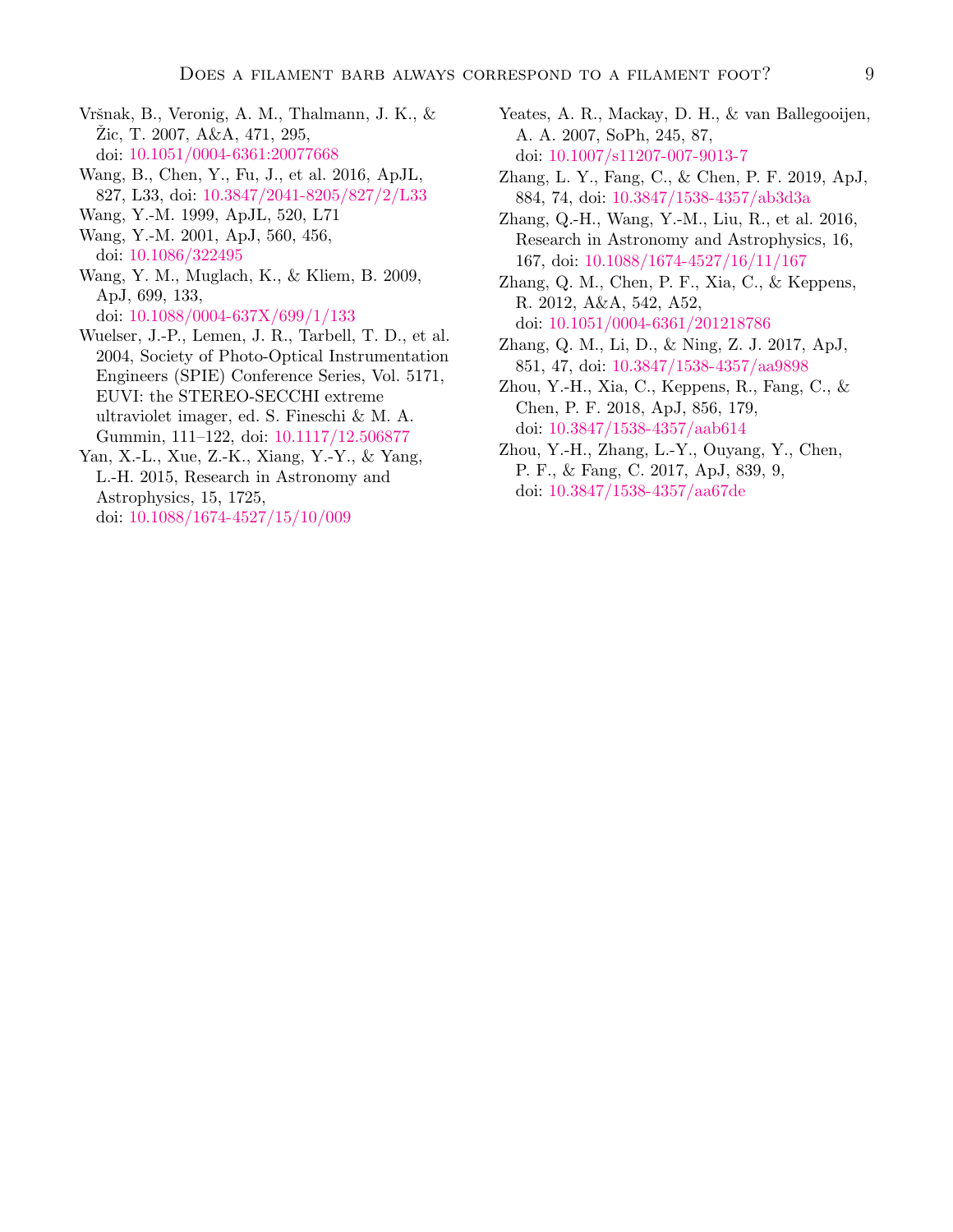

<span id="page-9-0"></span>Figure 1. Four snapshots of the filament evolution observed by the  $STEREO-B/EUVI$  at 195 Å waveband (top panels) and by the  $SDO/ATA$  at 193 Å waveband (bottom panels) on 2011 June 5, when the  $STEREO-B$ spacecraft was separated from the Earth by an angle of ∼93◦ . In panels (b, c, f, and g), the arrows indicate the dynamic barbs, the black dashed lines indicate the latitude of south 21◦ . Two slices marked by the white solid boxes are selected for plotting the time-distance diagram in Fig. [2.](#page-10-0)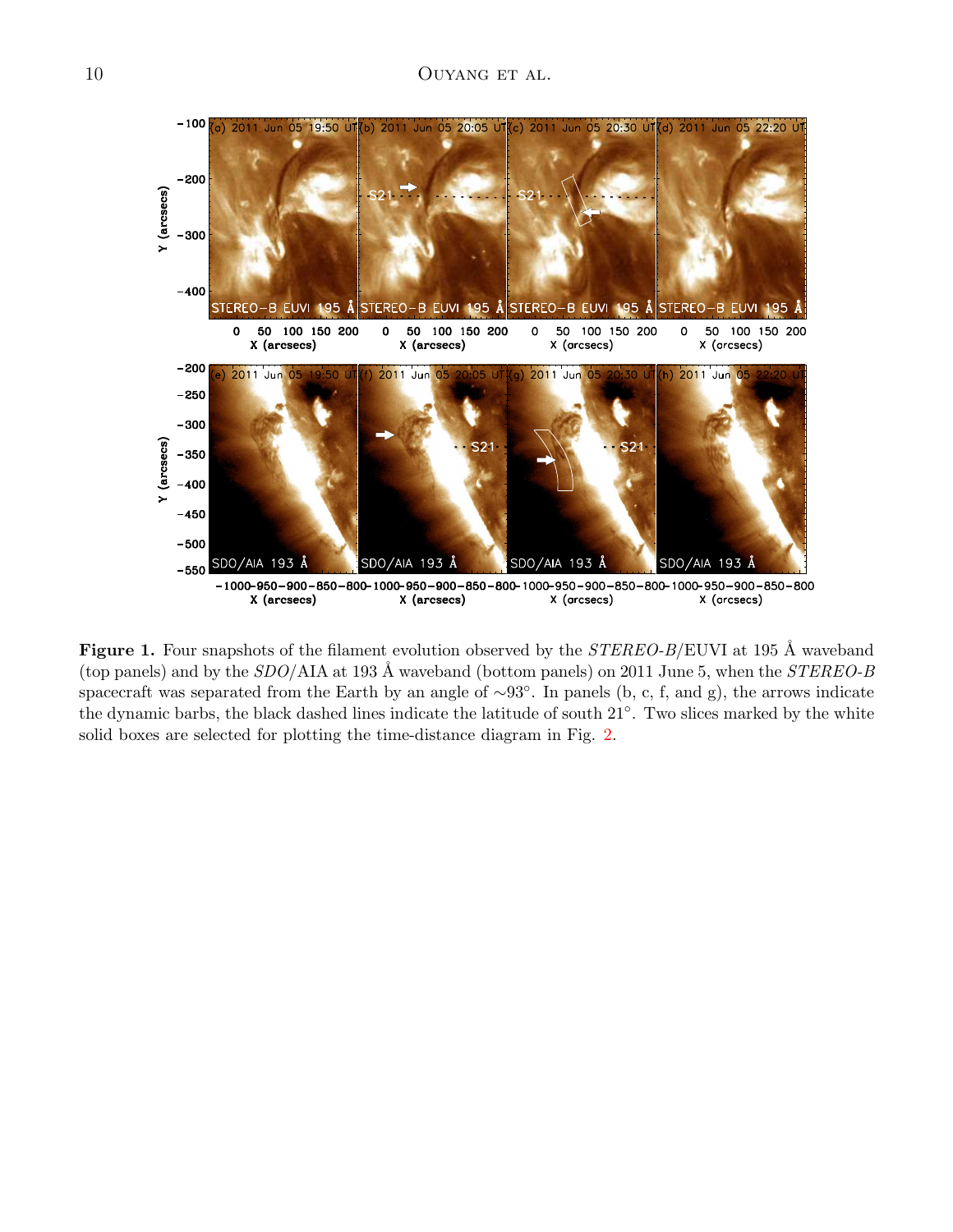

<span id="page-10-0"></span>Figure 2. Time-distance diagrams of the  $STEREO-B/EUVI$  195 Å intensity (top panel) and the  $SDO/AAA$ 193 Å intensity (bottom panel). The corresponding slices are marked in Figs.  $1(c)$  $1(c)$  and  $1(g)$ , respectively. The filament/prominence is visible as the dark strands, and the oscillating patterns are fitted with decayed sine functions, which are overplotted as the white dotted lines. The vertical dotted-dashed lines highlight the synchrony of the filament/prominence oscillations.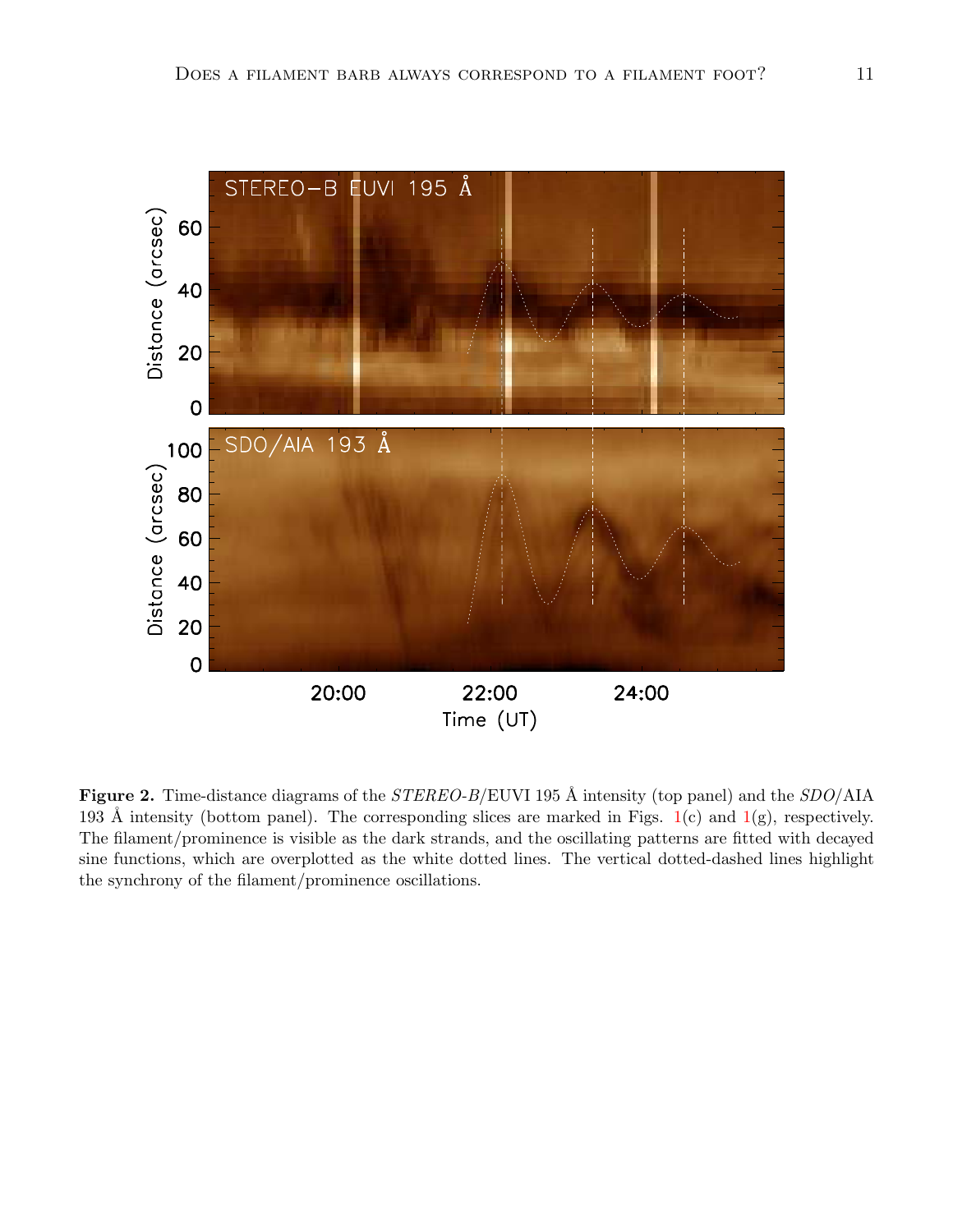

<span id="page-11-0"></span>Figure 3. The SDO/AIA base-difference image at 20:30 UT on 2011 June 5, the base time is 20:25 UT. The arrow indicates the oscillating thread, the black curve marks the solar limb, and the white dashed line corresponds to the latitude of south 21◦ .